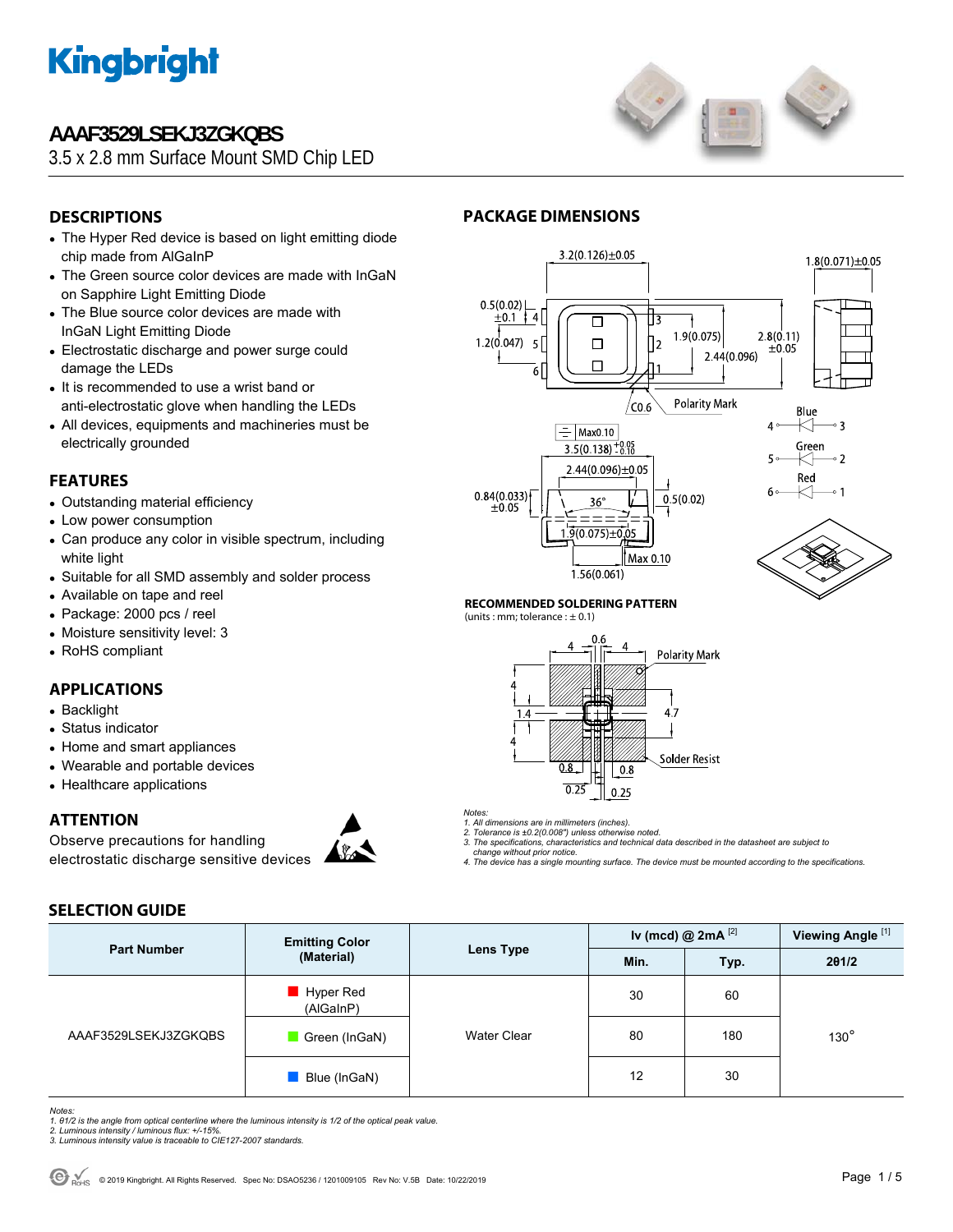#### **ELECTRICAL / OPTICAL CHARACTERISTICS at T<sub>A</sub>=25°C**

|                                                                                              |                            |                                          | Value                        |                          |                       |  |
|----------------------------------------------------------------------------------------------|----------------------------|------------------------------------------|------------------------------|--------------------------|-----------------------|--|
| <b>Parameter</b>                                                                             | Symbol                     | <b>Emitting Color</b>                    | Typ.                         | Max.                     | Unit                  |  |
| Wavelength at Peak Emission $I_F$ = 2mA                                                      | $\lambda_{\rm peak}$       | Hyper Red<br>Green<br><b>Blue</b>        | 640<br>515<br>460            |                          | nm                    |  |
| Dominant Wavelength $I_F$ = 2mA                                                              | $\lambda_{\text{dom}}$ [1] | <b>Hyper Red</b><br>Green<br><b>Blue</b> | 625<br>525<br>465            |                          | nm                    |  |
| Spectral Bandwidth at 50% $\Phi$ REL MAX<br>$I_F = 2mA$                                      | Δλ                         | <b>Hyper Red</b><br>Green<br><b>Blue</b> | 20<br>35<br>25               | $\overline{a}$           | nm                    |  |
| <b>Hyper Red</b><br>$\mathsf{C}$<br>Capacitance<br>Green<br>Blue                             |                            |                                          | 27<br>45<br>100              | $\overline{\phantom{a}}$ | pF                    |  |
| Forward Voltage $I_F$ = 2mA                                                                  | $V_F$ <sup>[2]</sup>       | <b>Hyper Red</b><br>Green<br><b>Blue</b> | 1.8<br>2.65<br>2.65          | 2.1<br>3.1<br>3.1        | $\vee$                |  |
| Reverse Current ( $V_R$ = 5V)                                                                | $I_R$                      | <b>Hyper Red</b><br>Green<br><b>Blue</b> | $\qquad \qquad \blacksquare$ | 10<br>50<br>50           | μA                    |  |
| Temperature Coefficient of $\lambda_{peak}$<br>$I_F$ = 2mA, -10°C $\leq T \leq 85$ °C        | $TC_{\lambda peak}$        | <b>Hyper Red</b><br>Green<br><b>Blue</b> | 0.13<br>0.05<br>0.04         | $\overline{\phantom{0}}$ | $nm$ <sup>o</sup> $C$ |  |
| Temperature Coefficient of $\lambda_{\text{dom}}$<br>$I_F$ = 2mA, -10°C $\leq$ T $\leq$ 85°C | $TC_{\lambda dom}$         | Hyper Red<br>Green<br><b>Blue</b>        | 0.06<br>0.03<br>0.03         | $\overline{\phantom{a}}$ | $nm$ <sup>o</sup> $C$ |  |
| Temperature Coefficient of $V_F$<br>$I_F$ = 2mA, -10°C $\leq$ T $\leq$ 85°C                  | $TC_{V}$                   | <b>Hyper Red</b><br>Green<br><b>Blue</b> | $-2.0$<br>$-2.9$<br>$-2.9$   |                          | $mV$ <sup>°</sup> C   |  |

*Notes:* 

1. The dominant wavelength (λd) above is the setup value of the sorting machine. (Tolerance λd: ±1nm. )<br>2. Forward voltage: ±0.1V.<br>4. Excess driving current and / or operating temperature higher than recommended condition

#### **ABSOLUTE MAXIMUM RATINGS at T<sub>A</sub>=25°C**

|                                              | Symbol                  | Value            |             |             |               |
|----------------------------------------------|-------------------------|------------------|-------------|-------------|---------------|
| <b>Parameter</b>                             |                         | <b>Hyper Red</b> | Green       | <b>Blue</b> | Unit          |
| Power Dissipation                            | $P_D$                   | 140              | 123         | 120         | mW            |
| Reverse Voltage                              | $V_{R}$                 | 5                | 5           | 5           | V             |
| Junction Temperature                         | T <sub>i</sub>          | 115              | 115         | 115         | $^{\circ}$ C  |
| <b>Operating Temperature</b>                 | $T_{op}$                |                  | $^{\circ}C$ |             |               |
| Storage Temperature                          | ${\sf T}_{\sf stg}$     | $-40$ to $+85$   |             |             | $^{\circ}C$   |
| DC Forward Current                           | IF.                     | 50               | 30          | 30          | mA            |
| <b>Peak Forward Current</b>                  | $I_{FM}$ <sup>[1]</sup> | 150              | 150         | 150         | mA            |
| Electrostatic Discharge Threshold (HBM)      |                         | 3000             | 450         | 250         | $\vee$        |
| Thermal Resistance (Junction / Ambient)      | $R_{th}$ JA $^{[2]}$    | 250              | 390         | 420         | $\degree$ C/W |
| Thermal Resistance (Junction / Solder point) | $R_{th}$ JS $^{[2]}$    | 120              | 290         | 290         | °C/W          |

*Notes:* 

1. 1/10 Duty Cycle , 0.1ms Pulse Width .<br>2. R<sub>th JA</sub>, R<sub>th JS</sub> Results from mounting on PC board FR4 (pad size≥16 mm<sup>2</sup> per pad).<br>3. Relative humidity levels maintained between 40% and 60% in production area are recommend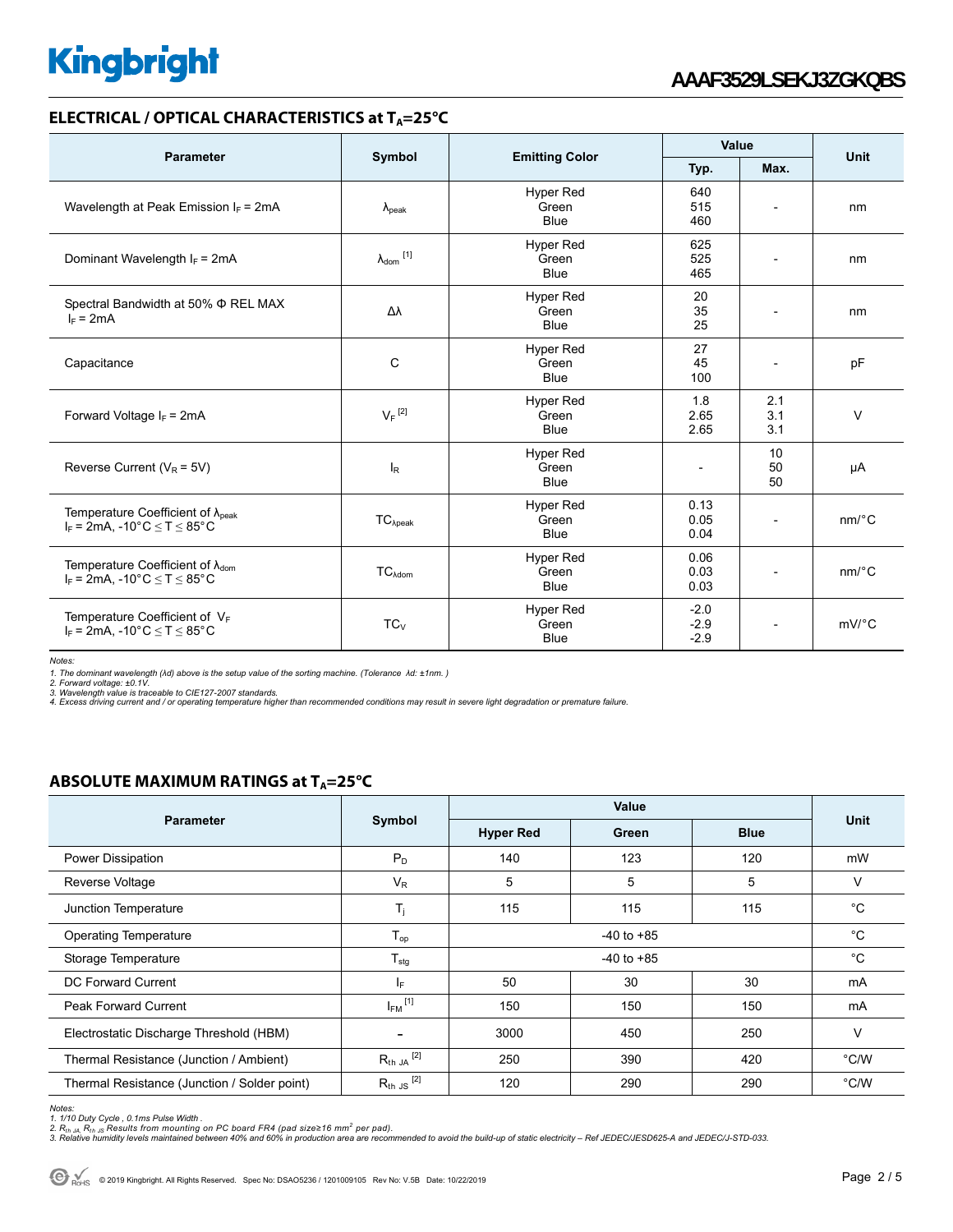### **TECHNICAL DATA**



#### **SPATIAL DISTRIBUTION**



**HYPER RED** 

**GREEN** 





**Forward Current Derating Curve Luminous Intensity vs.** 



**Ambient Temperature**



**Forward Current vs. Forward Voltage** 10  $T_a = 25 °C$ 8 Forward current (mA) Forward current (mA) 6 4  $\mathfrak{p}$ 0 2.0 2.4 2.8 3.2 3.6 4.0 Forward voltage (V)

Forward current (mA)

Forward current (mA)





**Forward Current Derating Curve Luminous Intensity vs.** 



**Ambient Temperature**





Luminous intensity normalised

**BLUE Forward Current Derating Curve Luminous Intensity vs. Forward Current vs. Luminous Intensity vs. Forward Voltage Forward Current** 2.5 10 5.0 50 Permissible forward current (mA) Permissible forward current (mA) Luminous intensity normalised Luminous intensity normalised  $T_a = 25 °C$ Luminous intensity normalised Luminous intensity normalised  $T_a = 25 °C$ 8 4.0 40 2.0 ပ္ခ at T a =  $25^{\circ}$ C 6 3.0 30 at 2 mA 1.5 4 2.0 20 1.0 0.5 2 1.0 10  $\overline{0}$ 0.0 0 0.0 2.0 22 24 26 28 3.0 3.2 -40 -20 0 20 40 60 80 100 0 2 4 6 8 10 Forward voltage (V) Forward current (mA) Ambient temperature (°C)





 $\bigodot$ <sub>RoHS</sub> © 2019 Kingbright. All Rights Reserved. Spec No: DSAO5236 / 1201009105 Rev No: V.5B Date: 10/22/2019

Luminous intensity normalised at 2 mA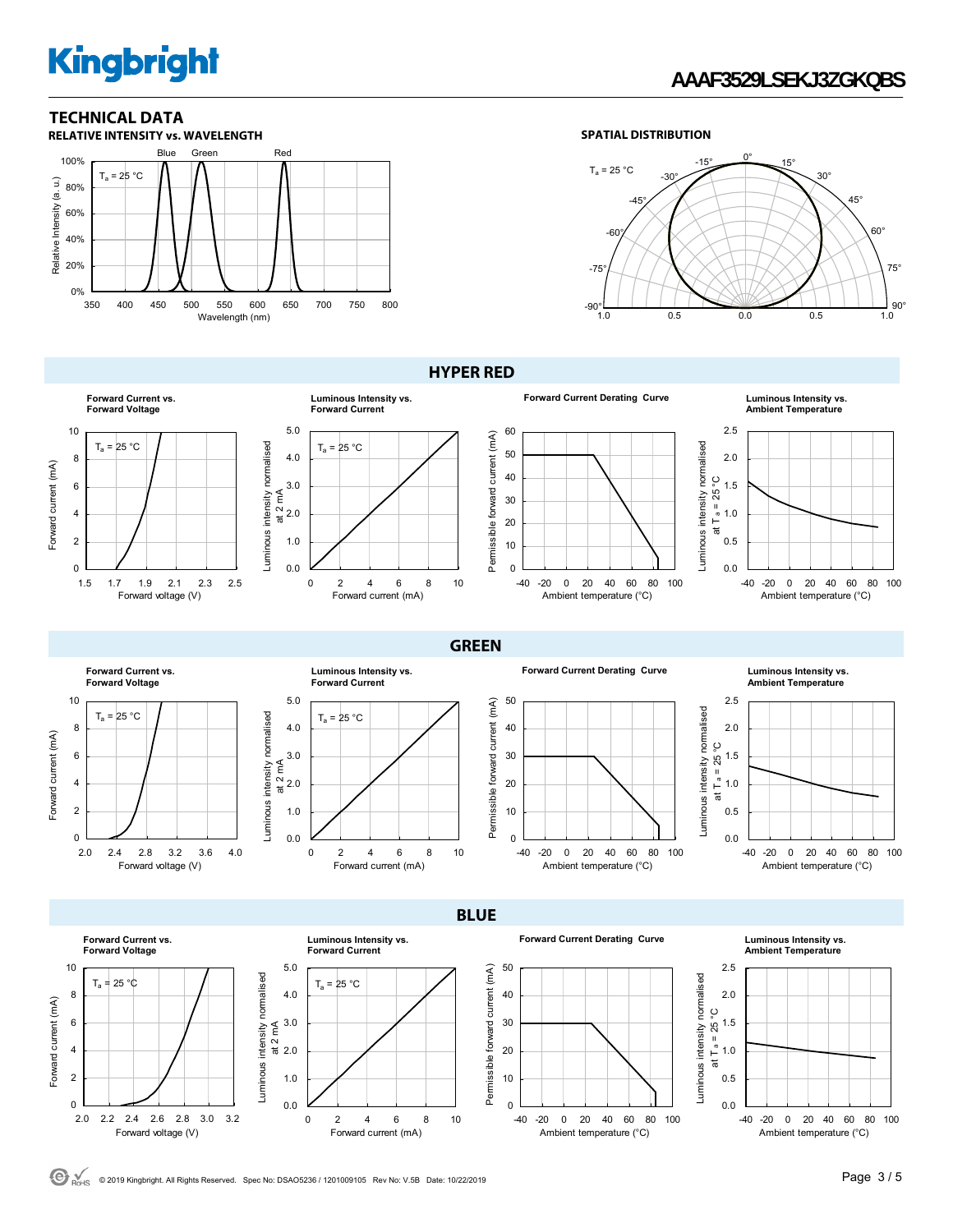## **AAAF3529LSEKJ3ZGKQBS**

#### **REFLOW SOLDERING PROFILE for LEAD-FREE SMD PROCESS**

#### **TAPE SPECIFICATIONS** (units : mm)





#### **REEL DIMENSION** (units : mm)





#### **PACKING & LABEL SPECIFICATIONS**



Notes:<br>1. Don't cause stress to the LEDs while it is exposed to high temperature.<br>2. The maximum number of reflow soldering passes is 2 times.<br>3. Reflow soldering is recommended. Other soldering methods are not recommended